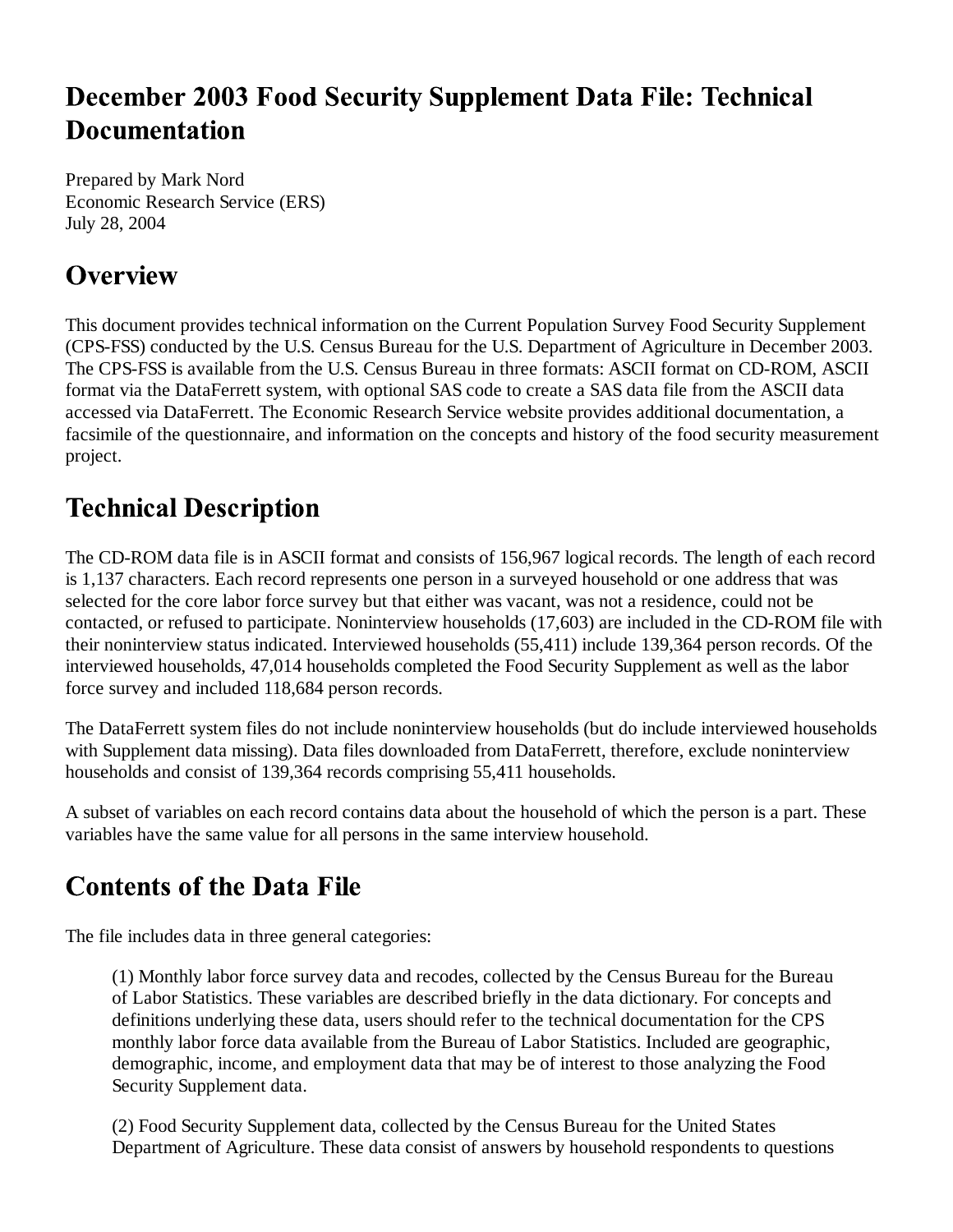about household food expenditures, use of food assistance programs, and experiences and behaviors related to food security, food insecurity, and hunger. All of the Food Security Supplement data are household-level data except for the Supplement person weight.

(3) Food security and hunger scale and status indicators calculated from the Food Security Supplement data by the Economic Research Service of the U. S. Department of Agriculture. These indicate the screening status of the household, as well as continuous and categorical measures of food security status. They are all household-level variables.

## **Contents of the Food Security Supplement Questionnaire**

A facsimile of the Food Security Supplement questionnaire is available on the ERS Web site and on the public-use data file CD-ROM available from the Census Bureau. Variable names in the data dictionary generally consist of the prefix HE (household variable, edited) followed by the question number from the questionnaire. The major sections are as follows:

(1) Food Spending (HES1A-HES8)

(2) Minimum Food Spending Needed (HES8B-HES8D)

(3) Food Assistance Program Participation (HES9-HESP9)

(4) Food Sufficiency and Food Security (HESS1-HESSHM5). This section includes the 18 food security and hunger questions that are used to calculate the Household Food Security Scale.

(5) Ways of Avoiding or Ameliorating Food Deprivation - Coping Strategies (HESC1-HESCM4)

## **Changes from Previous Years' Food Security Supplements**

The December 2003 questionnaire and food security variables in the data file are unchanged from the December 2002 Food Security Supplement. Changes initiated in 2002 and continued in 2003 include the following:

- Collected information on which specific months food stamps were received (SP2).
- Continued split ballot test (in HRMIS 8) of 30-day followup questions SSM2, SSM3, SSM4, SSM5, SSM6, and SHM1 if response to base question was "often" or "sometimes."
- Continued to ask SSHF3, "How often did this happen?" if response to SSH3 was "yes."
- The variable indicating the race of individuals in the core CPS demographic data now includes multiple-race categories, and the name of the variable has been changed to PTDTRACE.

#### **Screening of the Food Security Supplement**

The Food Security Supplement includes several screens to reduce respondent burden and to avoid embarrassing respondents by asking them questions that are inappropriate given other information they have provided in the survey. The screener variables use information from the monthly labor force core data as well as from the Food Security Supplement. Households with incomes above 185 percent of the poverty threshold (HRPOOR=2, estimated from HUFAMINC and HRNUMHOU) that responded "no" to HES9 were not asked the questions on participation in food assistance programs. Households with income above 185 percent of poverty that registered no indication of food stress on HES9 or HESS1 were not asked the rest of the questions in the "Food Sufficiency and Food Security" section or those in the "Ways of Avoiding or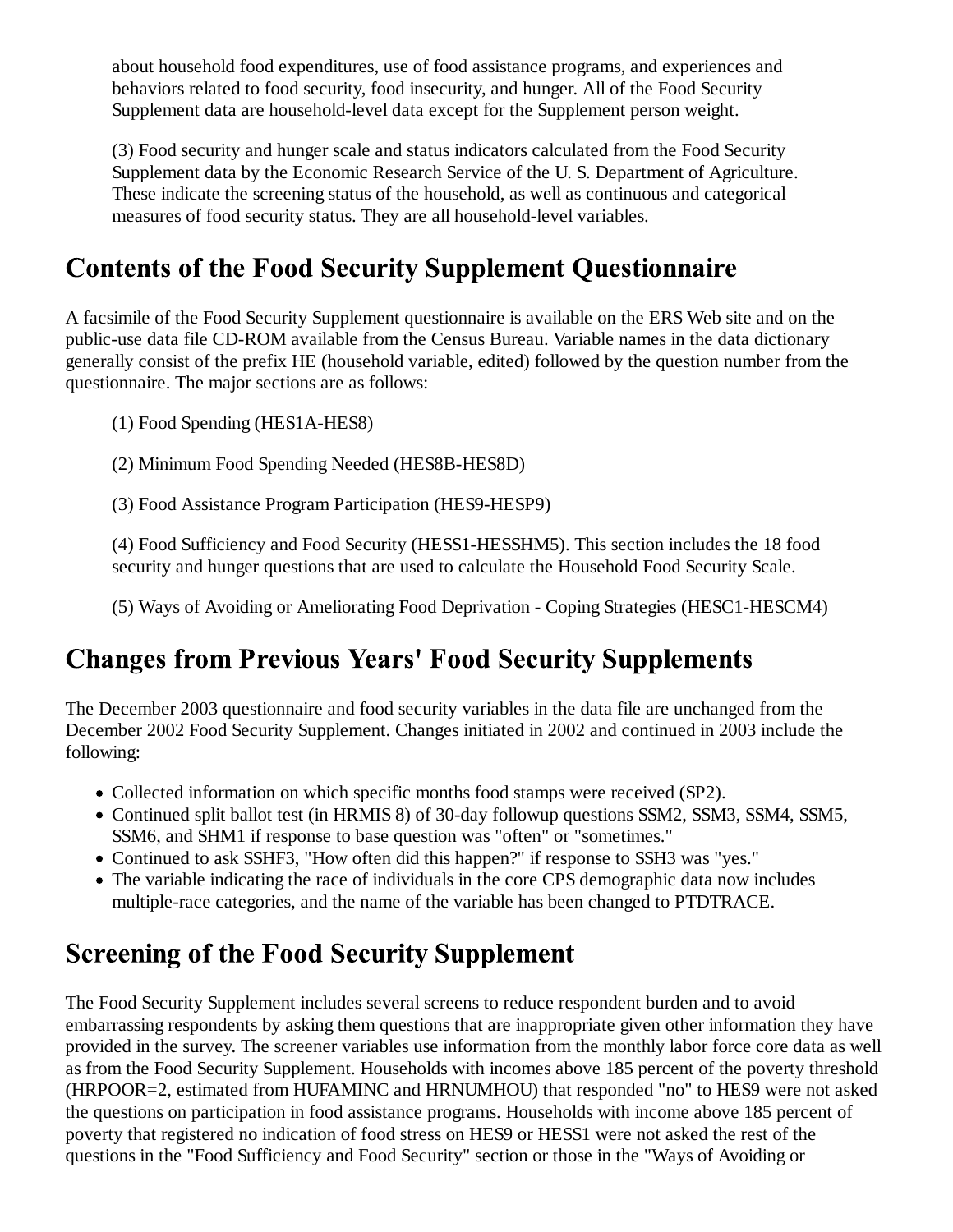Ameliorating Food Deprivation" section. There are also two "internal" screeners in the main food security section (the questions that are used to calculate the Household Food Security Scale). This series of questions is divided into three blocks. After each of the first two blocks, households that registered no indication of food stress in the preceding block are skipped over the rest of the "Food Sufficiency and Food Security" section.

The screening rules that determine whether a household was asked the questions in the food security scale varied somewhat during the first four years of fielding the Food Security Supplement (1995-98). These different screening procedures biased estimated prevalences of food insecurity and hunger differently in each year. Adjustments must be made for these differences to compare prevalences of food security and hunger across years. This topic is discussed further below under the heading "Food Security Scales and Screener Variables."

Screeners also were applied based on whether the household included any children, so that households without children were not asked questions that refer specifically to children. For this purpose, persons 17 or younger are classified as children except those who are household reference persons or spouses of household reference persons (PERRP=1, 2, or 3).

## **Food Security Scales and Screener Variables**

The main purpose of the Food Security Supplement is to provide information about food security, food insecurity, and hunger in the nation's households. Several variables are provided in the data file that identify the food security status of each household during the 12 months or 30 days prior to the survey. All of these variables are based on responses to a set or subset of 18 questions in the Supplement that are indicators of food insecurity and hunger or to follow-up questions that ask about occurrence of these conditions during the 30 days prior to the survey. The variables are as follows:

#### *Household Food Security Scale, 12-Month Reference Period*

- HRFS12M1 is a categorical variable based on the scale score (HRFS12M4) that classifies households in three categories: food secure, food insecure without hunger, and food insecure with hunger.
- HRFS12M2 is the same as HRFS12M1 except that the food-insecure-with-hunger category is subdivided to level 1 and level 2 hunger. The level 2 hunger category corresponds operationally with the "Severe Hunger" category described in *Household Food Security in the United States in 1995: Summary Report of the Food Security Measurement Project* and with the "Food Insecure with Hunger (Severe)" category described in *Guide to Measuring Household Food Security—2000*, both published by the Food and Nutrition Service.
- HRFS12M3 is the raw score—a count of the number of questions in the 12-month Household Food Security Scale affirmed by the household respondent
- HRFS12M4 is the scale score, a continuous score based on fitting the data to a single-parameter Rasch model using item calibrations calculated from the 1998 data. Computed values range from about 1 to 14. Scale scores for households that affirmed no items cannot be calculated within the Rasch model. These households are food secure, but the degree of their food security is not known and may vary widely from household to household. They are assigned scale scores of -6 to remind users that they require special handling in analyses that assume linearity of the scale scores.

*Children's Food Security Scale, 12-Month Reference Period.* A second set of food security status variables indicating the level of food stress among children in the household is calculated from responses to the 8 questions in the scale that ask specifically about conditions among the children.

HRFS12M5 (two-category children's hunger status indicator).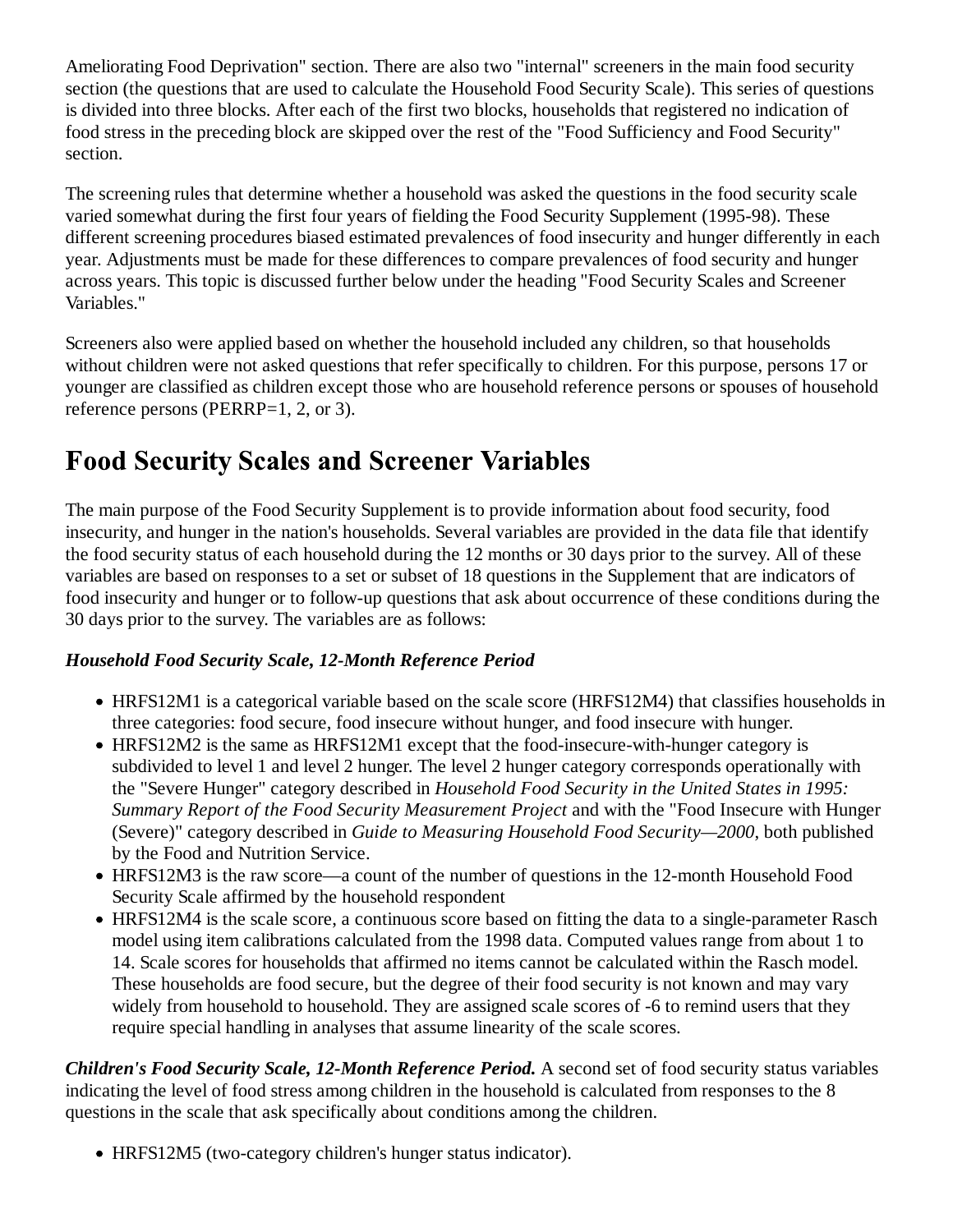- HRFS12M6 (raw score)
- HRFS12M7 (Rasch-based scale score)

*Household Food Security Scale, 30-Day Reference Period.* The 30-Day Household Food Security Scale is similar to the corresponding 12-month scale except that it reflects conditions during the 30 days prior to the survey rather than those occurring at any time during the year. However, the 30-day scale does not measure food insecurity in the lower ranges of severity measured by the 12-month scale. Thus, a substantial proportion of households that were food insecure without hunger during the 30 days prior to the survey are not identified as food insecure by the 30-day scale.

- HRFS30M1 (three-category 30-day food security status indicator)
- HRFS30M2 (raw score)
- HRFS30M3 (Rasch-based scale score)

*Household Food Security Scale, 12-Month Reference Period, Adjusted for Comparability across All Years.* The food security variables described above are based on responses to the food security indicator questions as they were administered in the December 2003 survey. They are directly comparable to the corresponding variables in CPS-FSS conducted in August 1998 and later. A second set of food security scale and status variables for the 12-Month Household Food Security Scale are provided to facilitate comparisons to years prior to 1998. These "common screen" variables are adjusted for interyear differences in survey screening procedures and are comparable to corresponding variables in all earlier years' CPS-FSS data files. Prevalence estimates based on these common-screen variables are comparable across all survey years.

- HRFS12C1 (three-category food security status indicator)
- HRFS12C2 (four-category food security status indicator)
- HRFS12C3 (raw score)
- HRFS12C4 (Rasch-based scale score)

Common-screen adjusted variables are not provided for the children's food security variables or for the 30-day household food security variables. Adjustment of the Children's Food Security Scale variables for screening differences is not necessary. The effects of the different screening procedures on the measured prevalence of hunger among children are negligible and the effects on the measured prevalence of food insecurity at lower levels of severity among children are small. Effects of screening differences across years on 30-day prevalence rates have not been studied, but are expected to be small or negligible at the hunger threshold and modest at the lowest measured level of food insecurity. Users can adjust either of these variables for screening differences using the screen variables described below.

Two screener status variables are provided. HRFS12MS refers to screening status under the screen that was applied when the survey was administered (the "maximum-sample screen.") The variable indicates whether the household was screened out at the initial screen (before the first of the 18 scale questions), or was screened out after the first or second blocks of questions, or was not screened out and was asked all questions. Households that were screened out at the initial screen without giving a valid response to either screening question, or who were screened out after the first or second block without having given a valid response to any of the questions in the scale are coded as "Missing" (-5) on HRFS12MS. The corresponding food security scale and status variables for these households (HRFS12M1 through HRFS12M7 and HRFS30M1 through M3) are coded as "No Response" (-9).

HRFS12CS refers to screening status under the 1995-2002 common screen. Categories are the same as for the maximum-sample screen variable, and households that would have been screened out with no valid responses to any of the indicator questions under the common screen are coded as "Missing" (-5). Common-screen food security scale and status variables (HRFS12C1 through HRFS12C4) for these households are coded as "No Response" (-9).